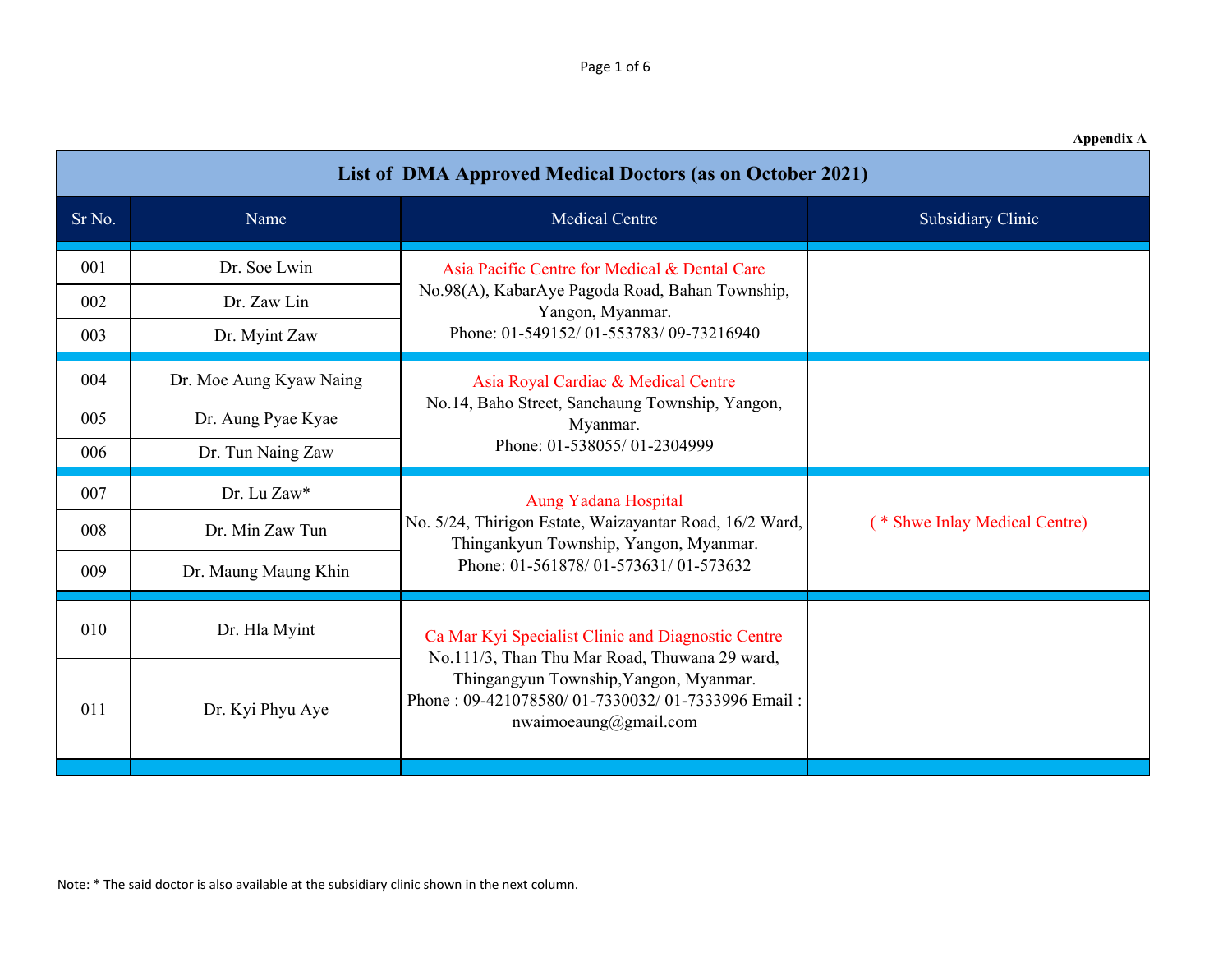Page 2 of 6

| Sr No. | Name                 | <b>Medical Centre</b>                                                                                                                                                                                            | Subsidiary Clinic |
|--------|----------------------|------------------------------------------------------------------------------------------------------------------------------------------------------------------------------------------------------------------|-------------------|
| 012    | Dr. Sein Thaung      | Chan Myae Myitta Hospital<br>No(53), Pagoda Road, Thout Taw Twin Quarter,<br>Thanlyin<br>Phone: 09-251798162, 09-420123047<br>Email: chanmyaemitta@gmail.com                                                     |                   |
| 013    | Dr. Khin May Su      |                                                                                                                                                                                                                  |                   |
| 014    | Dr.Swe Swe Win       |                                                                                                                                                                                                                  |                   |
| 015    | Dr.Than Hla          | <b>Family Specialist Clinic</b><br>No1197, Pinlon Road, 37 Quarter, North Dagon<br>Township Yangon. Myanmar.<br>Phone: 09-5048853<br>Email: dr.thanhla@gmail.com                                                 |                   |
| 016    | Dr.Than Tun Aung     |                                                                                                                                                                                                                  |                   |
| 017    | Dr. Htoo Aung Myint  | Kone Baung Specialist Health Care Clinic<br>No. 268/303, Corner of Anawratha and Shwebonthar<br>Road, Pabedan Township, Yangon, Myanmar.<br>Phone: 018-383609/09-421154786<br>Email: koneboung.myanmar@gmail.com |                   |
| 018    | Dr. Naw Rebecca Htin | Kweh Ka Baw Clinic<br>No.144, Min Gyi Road, Insein Township, Yangon,<br>Myanmar.<br>Phone: 01-647000/09-253132573                                                                                                |                   |
| 019    | Dr. Saw Simon Tha    |                                                                                                                                                                                                                  |                   |
| 020    | Dr. Khemar Chain     |                                                                                                                                                                                                                  |                   |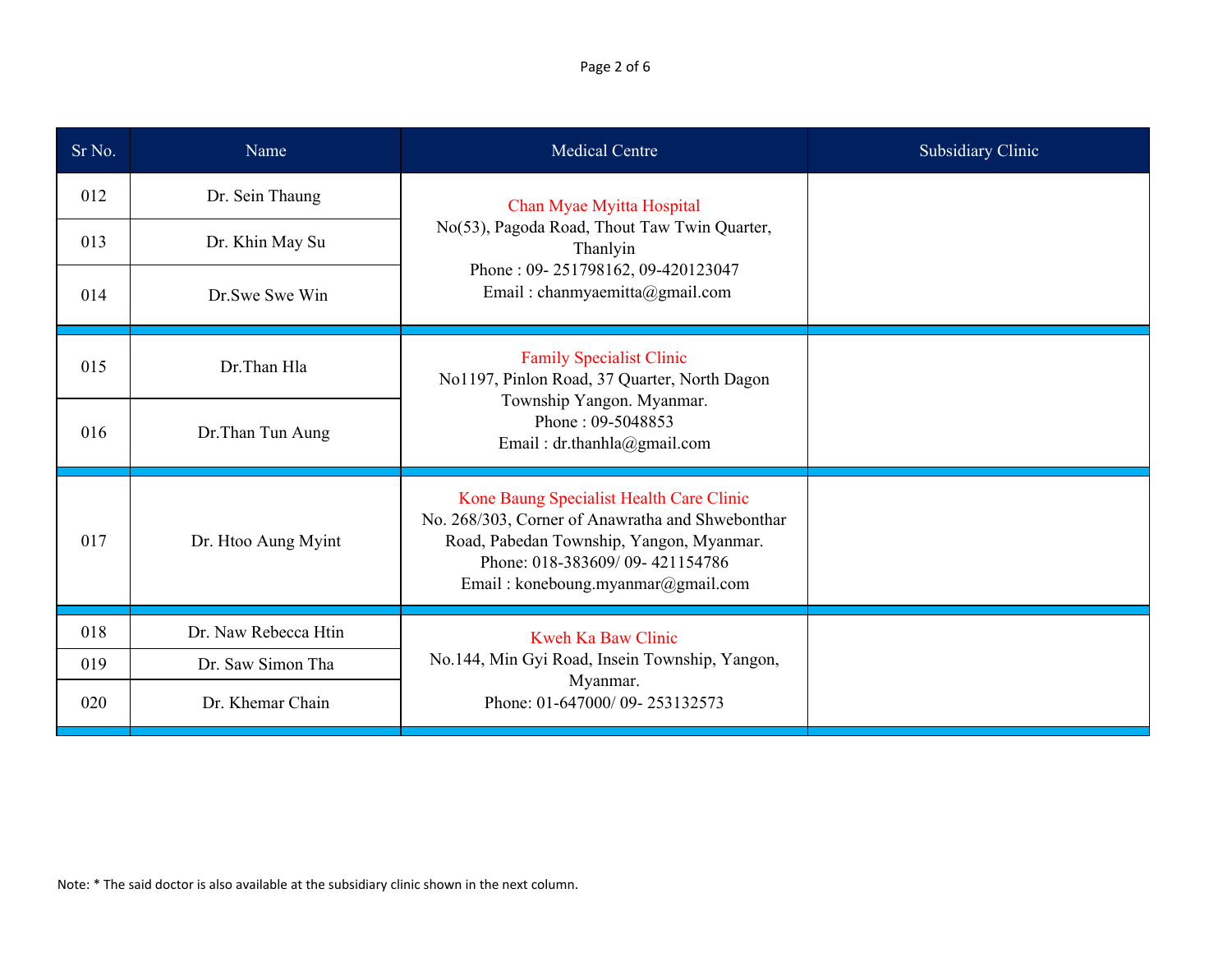Page 3 of 6

| Sr No. | Name                   | <b>Medical Centre</b>                                                                                                                                                                                                                   | <b>Subsidiary Clinic</b> |
|--------|------------------------|-----------------------------------------------------------------------------------------------------------------------------------------------------------------------------------------------------------------------------------------|--------------------------|
| 021    | Dr. Aung Kyaw Soe      | Lin Yaung Chi Healthcare and Medical Diagnostic Centre<br>No.522, Lower Kyee Myin Daing Rd., Infront Of Yangon<br>General Hospital (West), Kyeemyin Daing Township,<br>Yangon, Myanmar<br>Phone: 09-444445211/09-444445277/ 09-33886975 |                          |
| 022    | Dr. Khin Than Nwe      | Malikha Diagnostic Medical Centre<br>No.10, Thirimingalar Street, Aung Chan Thar Block,<br>Sanchaung Township, Yangon, Myanmar<br>Phone: 01-2304758/01-2304759-60/09-252280079<br>Email: malikha.healthcare@gmail.com.                  |                          |
| 023    | Dr.Kyaw Thura          |                                                                                                                                                                                                                                         |                          |
| 024    | Dr. Myat Mon Ko Ko     |                                                                                                                                                                                                                                         |                          |
| 025    | Dr. Win Ko Ko          | Moe Thee General Clinic & Hospital<br>(1)-No.74, Yeekyaw Road Opposite To Y.M.B. A,                                                                                                                                                     |                          |
| 026    | Dr. Toe Sanda          | Pazundaung Township, Yangon, Myanmar.<br>(2)-No(238/239). Yanmonnar Road, Zayyar Thiri Quarter,                                                                                                                                         |                          |
| 027    | Dr. Ye Wint Thu        | Dawbon Township, Yangon, Myanmar.<br>Phone: 01-293504 /01-559012/01-559594                                                                                                                                                              |                          |
| 028    | Prof: Dr. Myo Win      | Myat Mon Yandana Special Healthcare Clinic<br>No.357/359, First Floor, Thein Phyu Road, Near Thein<br>Phyu Bazzar Bus Stop, Mingalar Taung Nyunt Township,<br>Yangon, Myanmar.<br>Phone: 01-383818/09420105421/0943074202               |                          |
| 029    | Dr. Thein Thein Oo     |                                                                                                                                                                                                                                         |                          |
| 030    | Dr. Win Win Soe        |                                                                                                                                                                                                                                         |                          |
| 031    | Prof: Dr. Khin Mya Win | Nay Zar Medical Centre<br>No.267-273, Middle Shwe Bontha Street,<br>Pabedan Township, Yangon, Myanmar.<br>Phone: 01-8388083/8383744                                                                                                     |                          |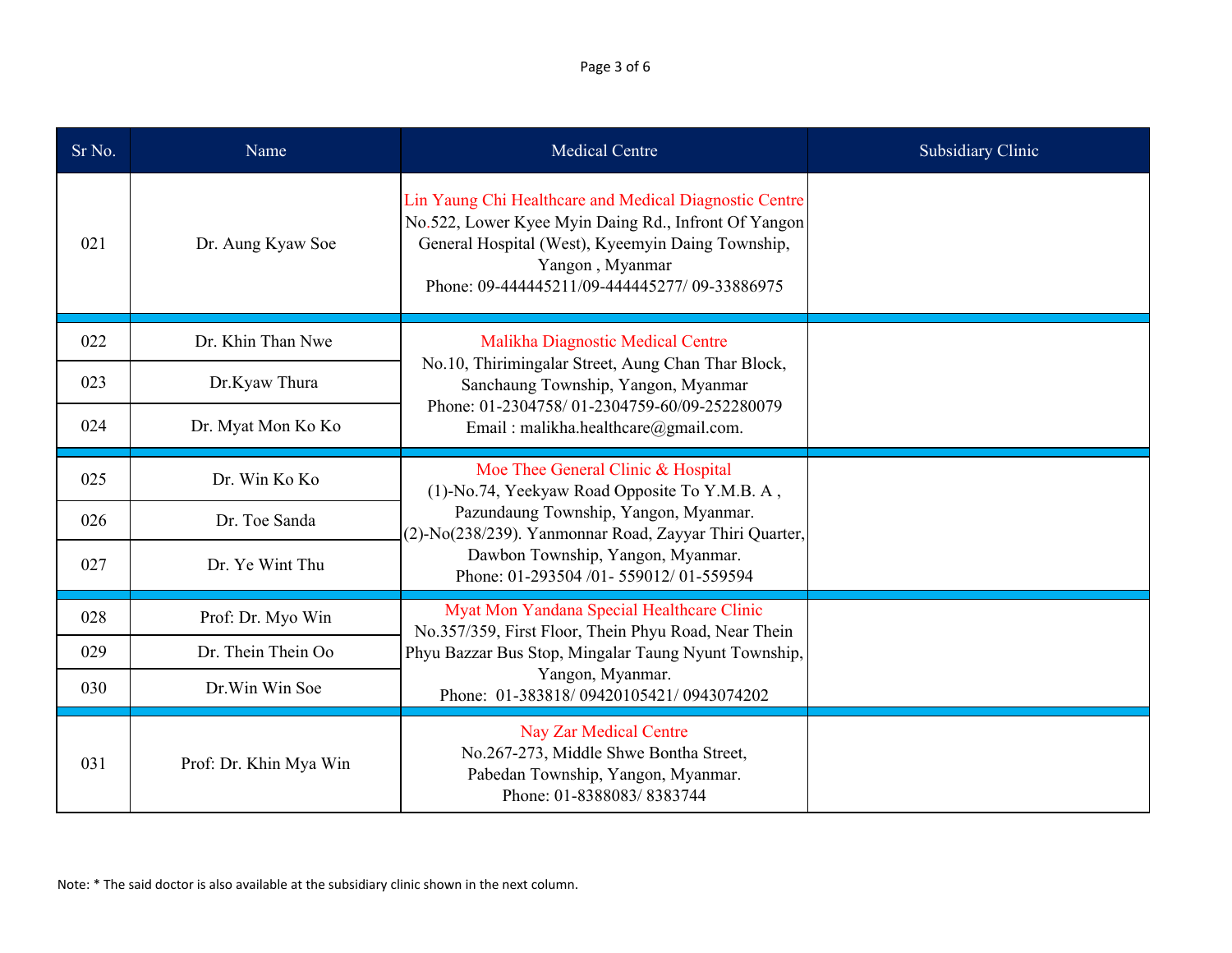Page 4 of 6

| Sr No. | Name                  | <b>Medical Centre</b>                                                                                                | <b>Subsidiary Clinic</b> |
|--------|-----------------------|----------------------------------------------------------------------------------------------------------------------|--------------------------|
| 032    | Dr. Myo Win Aye       | <b>OSC</b> Hospital<br>No. 137/D, Thudhamma Rd, North Okkalapa Township,<br>Yangon Myanmar.                          |                          |
| 033    | Dr. Tin Zar Hlaing    | Phone: 01-656172-76/09-2060348/09-426903211<br>Email: marketing@oschospitalmm.com<br>marketing.oschospital@gmail.com |                          |
| 034    | Dr. Zay Ya Aye        | Parami General Hospital<br>No.60 (G-1), New Parami Road, Mayangone Township,                                         |                          |
| 035    | Dr. May Soe Tun       | Yangon, Myanmar.<br>Phone: 01-651674/01-660083                                                                       |                          |
| 036    | Dr. Sein Hla Kyaw     | <b>Right Medical Centre</b><br>Room (02,02) & (02-04), Level 2, Diamond<br>Condominium, Tower A, Pyay Road, Kamayut  |                          |
| 037    | Dr.Kay Khine Winn Swe | Township, Yangon, Myanmar.<br>Phone: 09-263150304, 09-263150307<br>Email: dr.seinhlakyaw.rhc@gmail.com               |                          |
| 038    | Dr. Aye Aye New       | Rose Hill Hospital<br>No.20/A, Kabar Aye Pagoda Road, Bahan Township,                                                |                          |
| 039    | Dr. Hein Lin Htoo     | Yangon, Myanmar.<br>Phone: 01-558459/01-558401/01-552906                                                             |                          |
| 040    | Dr. Thein Soe         | Sakura Hospital                                                                                                      |                          |
| 041    | Dr. Zayar Lynn        | No.23, Shin Saw Pu Road, Sahchaung Township,<br>Yangon, Myanmar                                                      |                          |
| 042    | Dr. Myat Su Thwe      | Phone: 01-512668                                                                                                     |                          |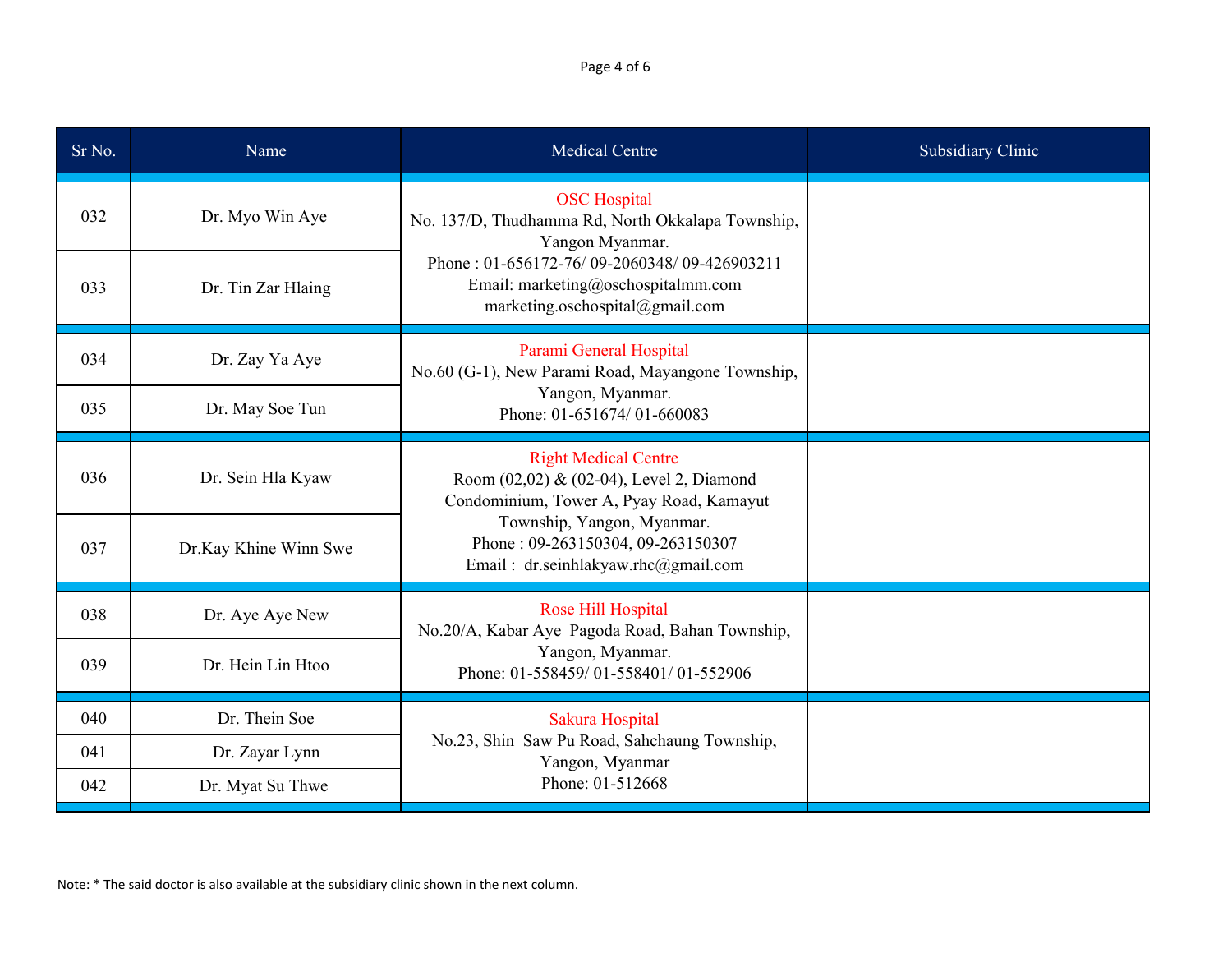## Page 5 of 6

| Sr No. | Name                     | <b>Medical Centre</b>                                                                                                                                                               | Subsidiary Clinic             |
|--------|--------------------------|-------------------------------------------------------------------------------------------------------------------------------------------------------------------------------------|-------------------------------|
| 043    | Dr. Saw Win              | <b>Shwe Inlay Medical Centre</b><br>No.160, Mahabandula Street, 2 Quarter, Pazundaung<br>(*Aung Yadana Hospital)<br>Township, Yangon, Myanmar.                                      |                               |
| 044    | Dr. Than Htay            |                                                                                                                                                                                     |                               |
| 045    | Dr. Lu Zaw*              | Phone: 09-443225881/09-5008571                                                                                                                                                      |                               |
| 046    | Dr. Naing Lin            | <b>SML Medical &amp; Diagnostic Centre</b><br>003/004, Dagon Tower, Kabaaye Pagoda Road,<br>Shwegonedaing Junction, Bahan Township, Yangon.<br>Phone: 01-544463/01-544464/01-544465 |                               |
| 047    | Dr. Yi Yi Lwin           |                                                                                                                                                                                     |                               |
| 048    | Dr. Tin Moe              | Thu Kha Gabar Hospital<br>No.615(E), Pyay Road, Kamaryut Township, Yangon.<br>Myanmar.<br>Phone:01-500100/505200/536500<br>Fax; 01-2304526                                          |                               |
| 049    | Dr. Win Nu War War Thein |                                                                                                                                                                                     |                               |
| 050    | Dr.Aung Ye Khine*        | Thu Kha Mingalar Medical & Diagnostic Centre<br>No.46/48, Shar Kone Street, Myaynigone, San Chaung<br>Township, Yangon. Myanmar.<br>Phone: 09-73170255/09-43065441                  | (*Thu Kha Mingalar Centre II) |
| 051    | Dr. Zaw Phyo Naing       |                                                                                                                                                                                     |                               |
| 052    | Dr. Kyaw Thet Lu         | Thu Kha Mingalar Medical & Diagnostic Centre II<br>No.243/245, Bo Aung Kyaw Street, Middle Block,<br>Kyauttadar Township, Yangon. Myanmar.<br>Phone: 01 8385949 /09-661089000       |                               |
| 053    | Dr. Thura Kyaw           |                                                                                                                                                                                     | (*Thu Kha Mingalar Centre)    |
| 054    | Dr.Aung Ye Khine*        |                                                                                                                                                                                     |                               |